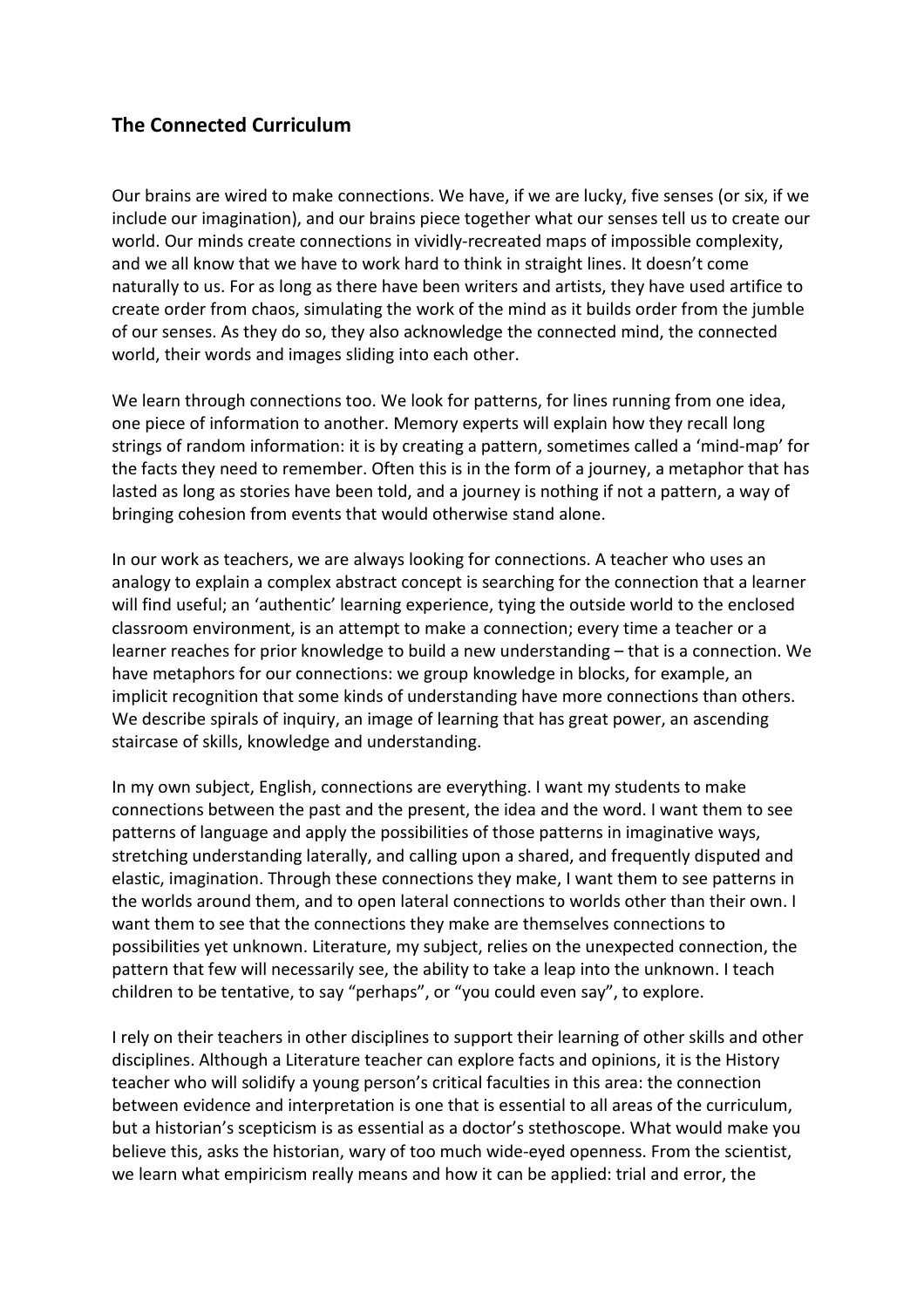impossibility of positive proof, tolerance in its literal sense of limits that can be applied, and which can be argued over. From a mathematician, of course, comes a language to explain the world in pure abstraction, connections between numbers and letters that somehow make a beautiful whole unsullied by the concrete world. And when I learn a language, I learn that the connections I make are both common to and different from the connections made by those from other cultures, speaking other languages, making connections all of their own.

I think differently to a philosopher. He or she is committed to the rigorous expression of logic and consequence. A philosopher may, from time to time, employ my tools of metaphor and association, but these are simple digressions to illustrate concepts that I would not otherwise understand. Likewise, I talk of proving a point with my students, but I don't think my philosopher friend would be very impressed by the standards of proof I am asking for. Nor would the historian.

We all rely on the disciplines of others. And our students have the ability to make connections within our disciplines: a physicist needs to be able to connect an equation with the observable reality proved by an experiment; a linguist needs to be able to apply a rule to a new situation, using new vocabulary; a student artist needs to see the connections between the world their eyes perceive, and the images another artist has created. And our students can also make connections between the different disciplines they learn. They know that, when presented with a poem in English, they have to think differently to the way that they think when they were presented with a description of how human migration has shaped the world in Geography. They will not always be conscious of the disciplines that they employ, but they will learn which way they need to think.

A connected curriculum is an inter-disciplinary curriculum. Just as you cannot – or at least should not – teach a literature course that does not explore how poetry from more than one era and from more than one culture can explore and refine the world, so you cannot do so without teaching students explicitly how to explore in words the cultural connections that are central to such an understanding.

Disciplines develop knowledge and skills alongside each other. They are deeply connected, and students learn these connections. They learn the connections within disciplines, and they learn the connections between disciplines too. Human history of every culture is littered with what we now call "polymaths", people who explored ideas in different disciplines, making connections in art, literature, science and language. They employed different skills as they did so; they were truly inter-disciplinary.

And so: what does this mean for the modern curriculum? Firstly, it means that the "futureready" curriculum is one that develops students' abilities in different disciplines, and encourages them to make connections between them, just as they will have to in their future lives. It is a curriculum that also ensures that they have the knowledge and cultural capital to ensure that the skills they have developed are contextualized: skills with no foundation of understanding are, literally, baseless. Disciplines are distinct and rigorous, not blurred into confused cross-curricular courses; and teaching and learning is explicit, shared and pedagogically rigorous too. There's as much danger in simply tripping through the